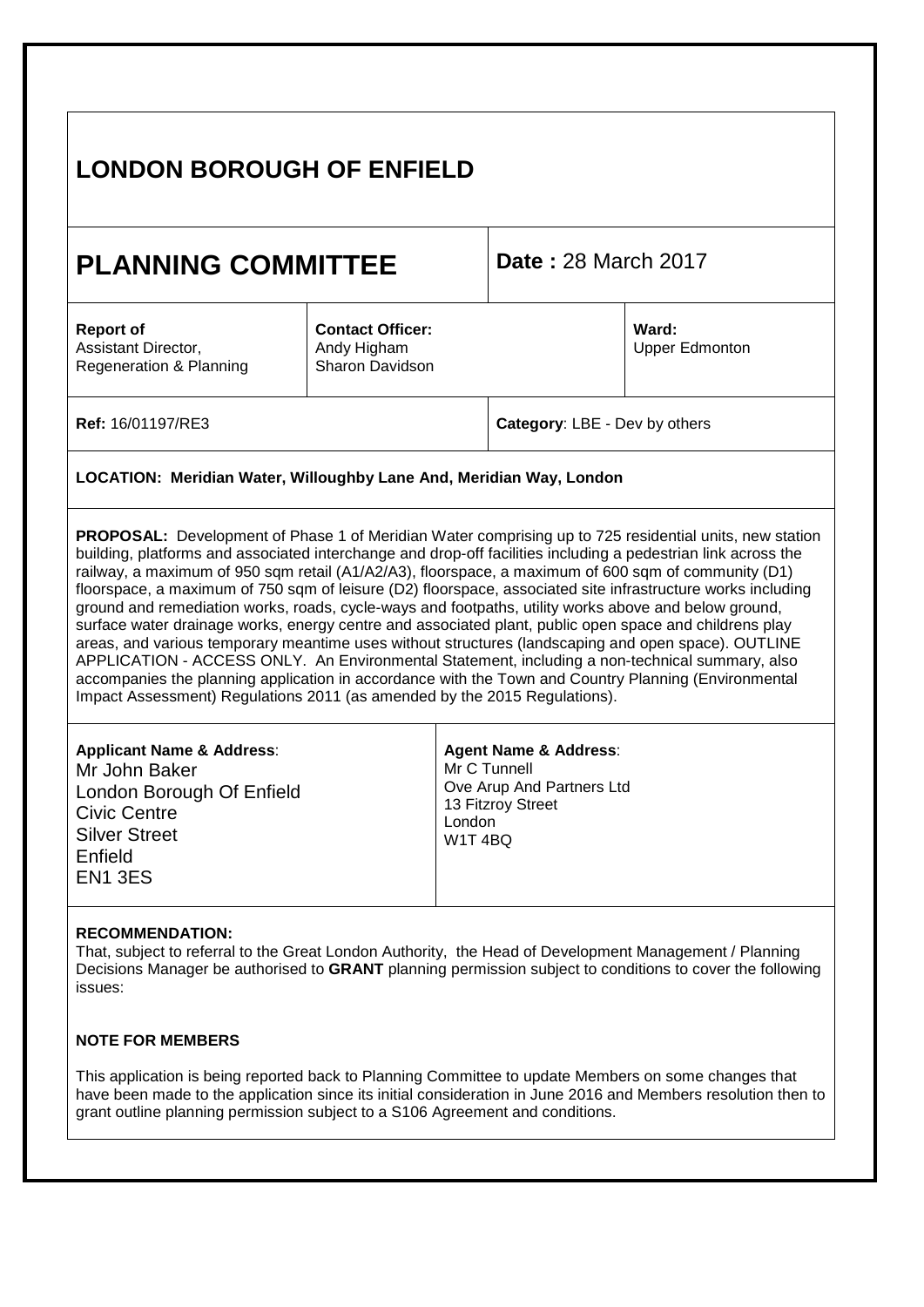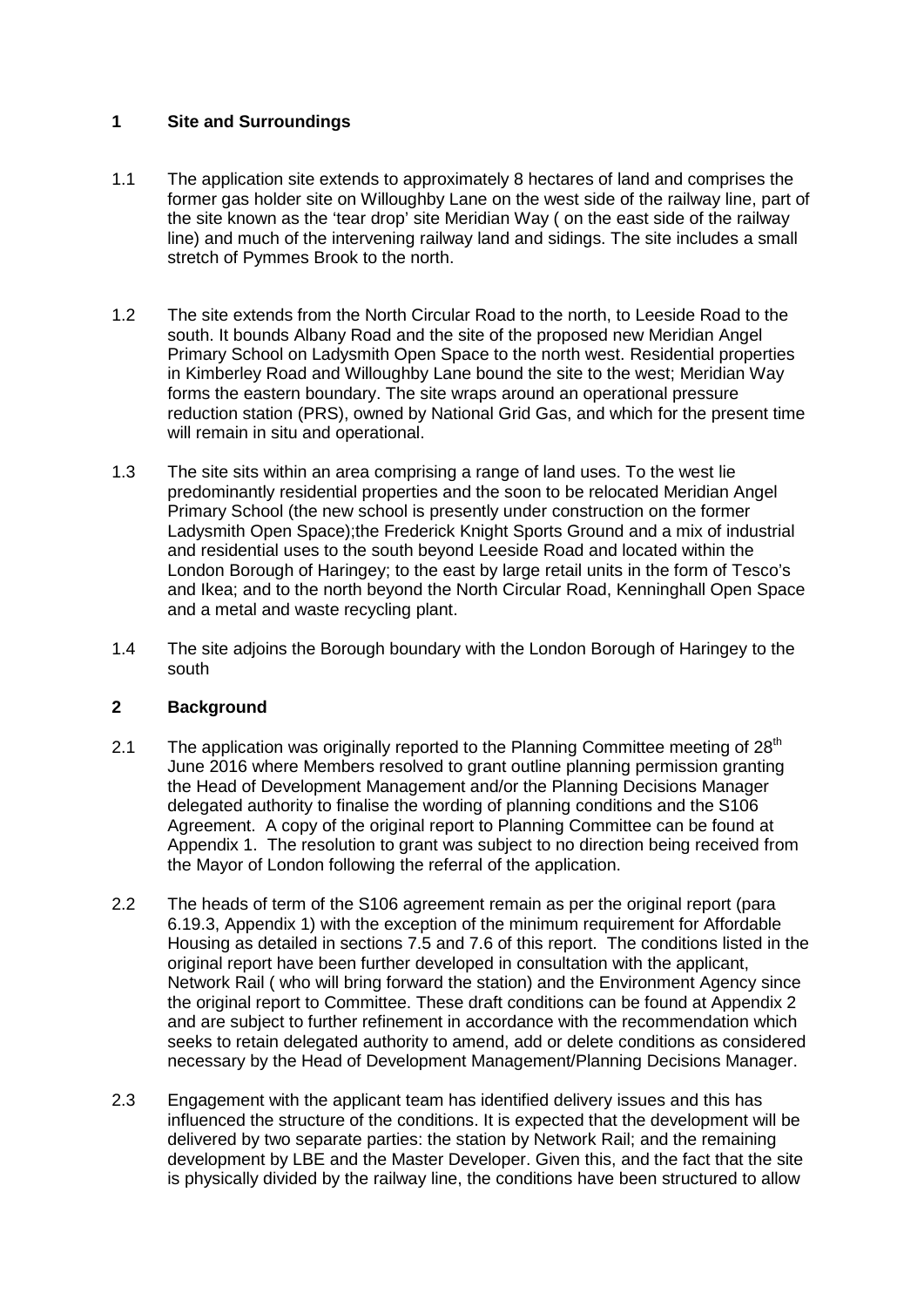# **1 Site and Surroundings**

- 1.1 The application site extends to approximately 8 hectares of land and comprises the former gas holder site on Willoughby Lane on the west side of the railway line, part of the site known as the 'tear drop' site Meridian Way ( on the east side of the railway line) and much of the intervening railway land and sidings. The site includes a small stretch of Pymmes Brook to the north.
- 1.2 The site extends from the North Circular Road to the north, to Leeside Road to the south. It bounds Albany Road and the site of the proposed new Meridian Angel Primary School on Ladysmith Open Space to the north west. Residential properties in Kimberley Road and Willoughby Lane bound the site to the west; Meridian Way forms the eastern boundary. The site wraps around an operational pressure reduction station (PRS), owned by National Grid Gas, and which for the present time will remain in situ and operational.
- 1.3 The site sits within an area comprising a range of land uses. To the west lie predominantly residential properties and the soon to be relocated Meridian Angel Primary School (the new school is presently under construction on the former Ladysmith Open Space);the Frederick Knight Sports Ground and a mix of industrial and residential uses to the south beyond Leeside Road and located within the London Borough of Haringey; to the east by large retail units in the form of Tesco's and Ikea; and to the north beyond the North Circular Road, Kenninghall Open Space and a metal and waste recycling plant.
- 1.4 The site adjoins the Borough boundary with the London Borough of Haringey to the south

## **2 Background**

- 2.1 The application was originally reported to the Planning Committee meeting of  $28<sup>th</sup>$ June 2016 where Members resolved to grant outline planning permission granting the Head of Development Management and/or the Planning Decisions Manager delegated authority to finalise the wording of planning conditions and the S106 Agreement. A copy of the original report to Planning Committee can be found at Appendix 1. The resolution to grant was subject to no direction being received from the Mayor of London following the referral of the application.
- 2.2 The heads of term of the S106 agreement remain as per the original report (para 6.19.3, Appendix 1) with the exception of the minimum requirement for Affordable Housing as detailed in sections 7.5 and 7.6 of this report. The conditions listed in the original report have been further developed in consultation with the applicant, Network Rail ( who will bring forward the station) and the Environment Agency since the original report to Committee. These draft conditions can be found at Appendix 2 and are subject to further refinement in accordance with the recommendation which seeks to retain delegated authority to amend, add or delete conditions as considered necessary by the Head of Development Management/Planning Decisions Manager.
- 2.3 Engagement with the applicant team has identified delivery issues and this has influenced the structure of the conditions. It is expected that the development will be delivered by two separate parties: the station by Network Rail; and the remaining development by LBE and the Master Developer. Given this, and the fact that the site is physically divided by the railway line, the conditions have been structured to allow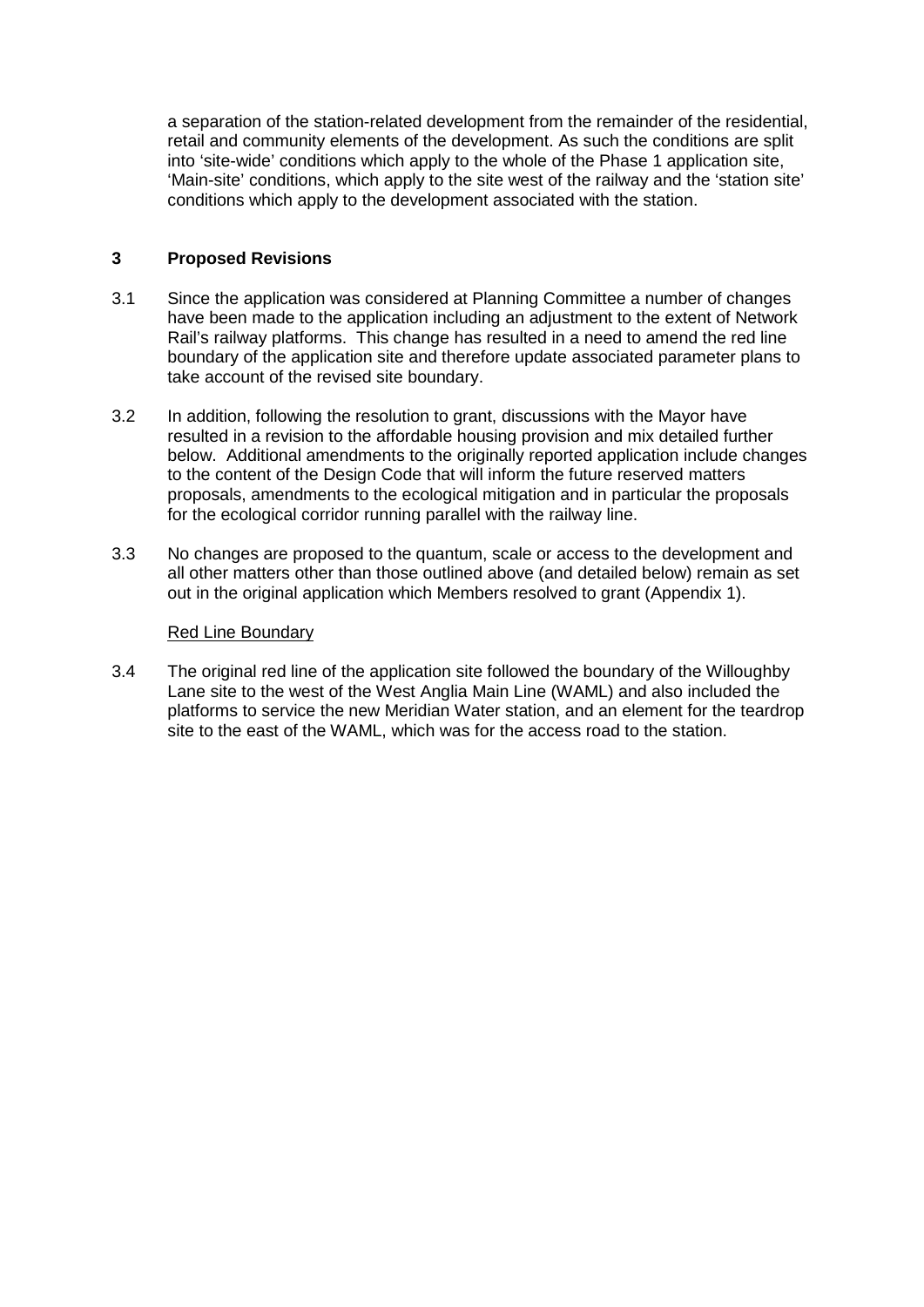a separation of the station-related development from the remainder of the residential, retail and community elements of the development. As such the conditions are split into 'site-wide' conditions which apply to the whole of the Phase 1 application site, 'Main-site' conditions, which apply to the site west of the railway and the 'station site' conditions which apply to the development associated with the station.

## **3 Proposed Revisions**

- 3.1 Since the application was considered at Planning Committee a number of changes have been made to the application including an adjustment to the extent of Network Rail's railway platforms. This change has resulted in a need to amend the red line boundary of the application site and therefore update associated parameter plans to take account of the revised site boundary.
- 3.2 In addition, following the resolution to grant, discussions with the Mayor have resulted in a revision to the affordable housing provision and mix detailed further below. Additional amendments to the originally reported application include changes to the content of the Design Code that will inform the future reserved matters proposals, amendments to the ecological mitigation and in particular the proposals for the ecological corridor running parallel with the railway line.
- 3.3 No changes are proposed to the quantum, scale or access to the development and all other matters other than those outlined above (and detailed below) remain as set out in the original application which Members resolved to grant (Appendix 1).

## Red Line Boundary

3.4 The original red line of the application site followed the boundary of the Willoughby Lane site to the west of the West Anglia Main Line (WAML) and also included the platforms to service the new Meridian Water station, and an element for the teardrop site to the east of the WAML, which was for the access road to the station.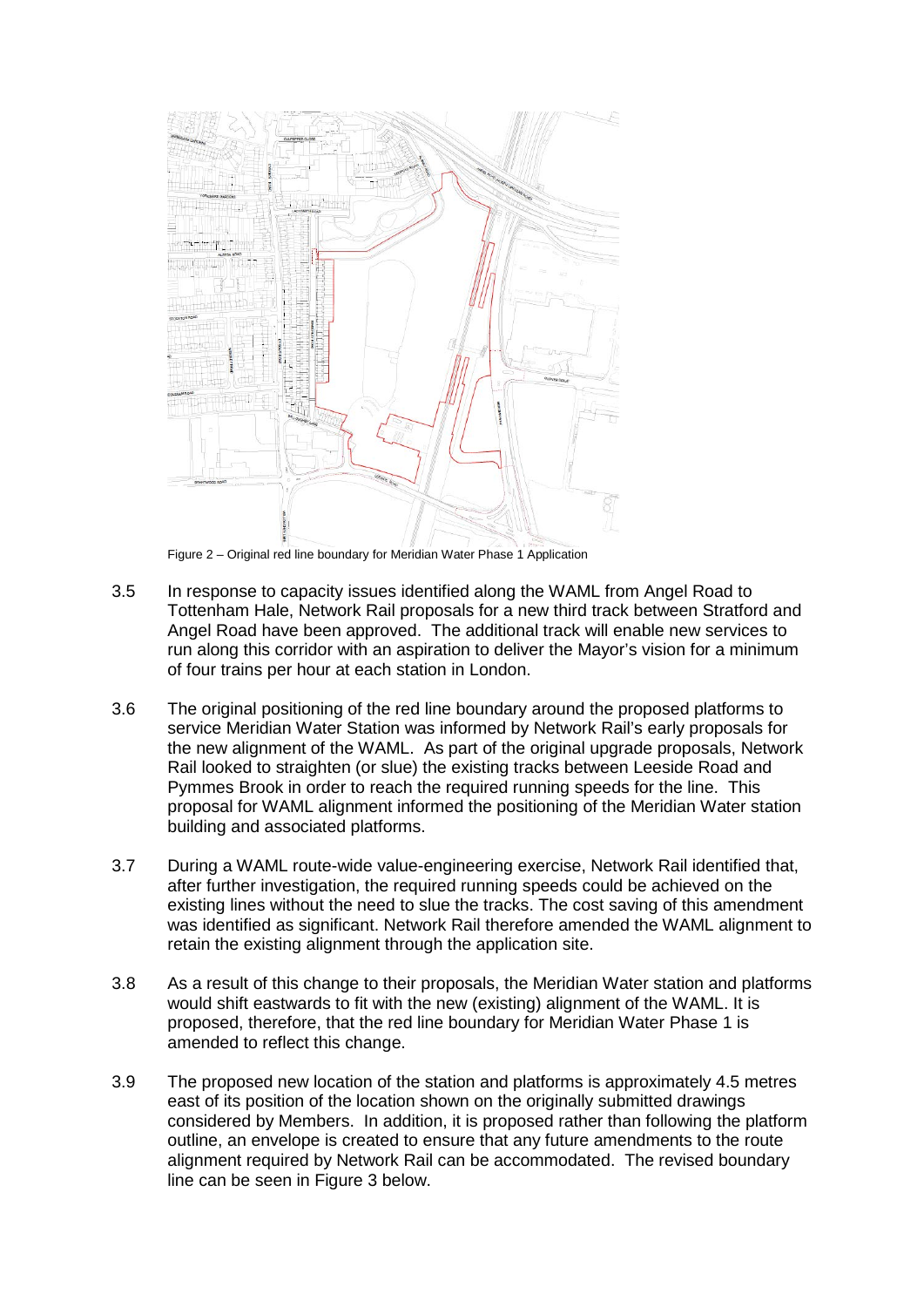

Figure 2 – Original red line boundary for Meridian Water Phase 1 Application

- 3.5 In response to capacity issues identified along the WAML from Angel Road to Tottenham Hale, Network Rail proposals for a new third track between Stratford and Angel Road have been approved. The additional track will enable new services to run along this corridor with an aspiration to deliver the Mayor's vision for a minimum of four trains per hour at each station in London.
- 3.6 The original positioning of the red line boundary around the proposed platforms to service Meridian Water Station was informed by Network Rail's early proposals for the new alignment of the WAML. As part of the original upgrade proposals, Network Rail looked to straighten (or slue) the existing tracks between Leeside Road and Pymmes Brook in order to reach the required running speeds for the line. This proposal for WAML alignment informed the positioning of the Meridian Water station building and associated platforms.
- 3.7 During a WAML route-wide value-engineering exercise, Network Rail identified that, after further investigation, the required running speeds could be achieved on the existing lines without the need to slue the tracks. The cost saving of this amendment was identified as significant. Network Rail therefore amended the WAML alignment to retain the existing alignment through the application site.
- 3.8 As a result of this change to their proposals, the Meridian Water station and platforms would shift eastwards to fit with the new (existing) alignment of the WAML. It is proposed, therefore, that the red line boundary for Meridian Water Phase 1 is amended to reflect this change.
- 3.9 The proposed new location of the station and platforms is approximately 4.5 metres east of its position of the location shown on the originally submitted drawings considered by Members. In addition, it is proposed rather than following the platform outline, an envelope is created to ensure that any future amendments to the route alignment required by Network Rail can be accommodated. The revised boundary line can be seen in Figure 3 below.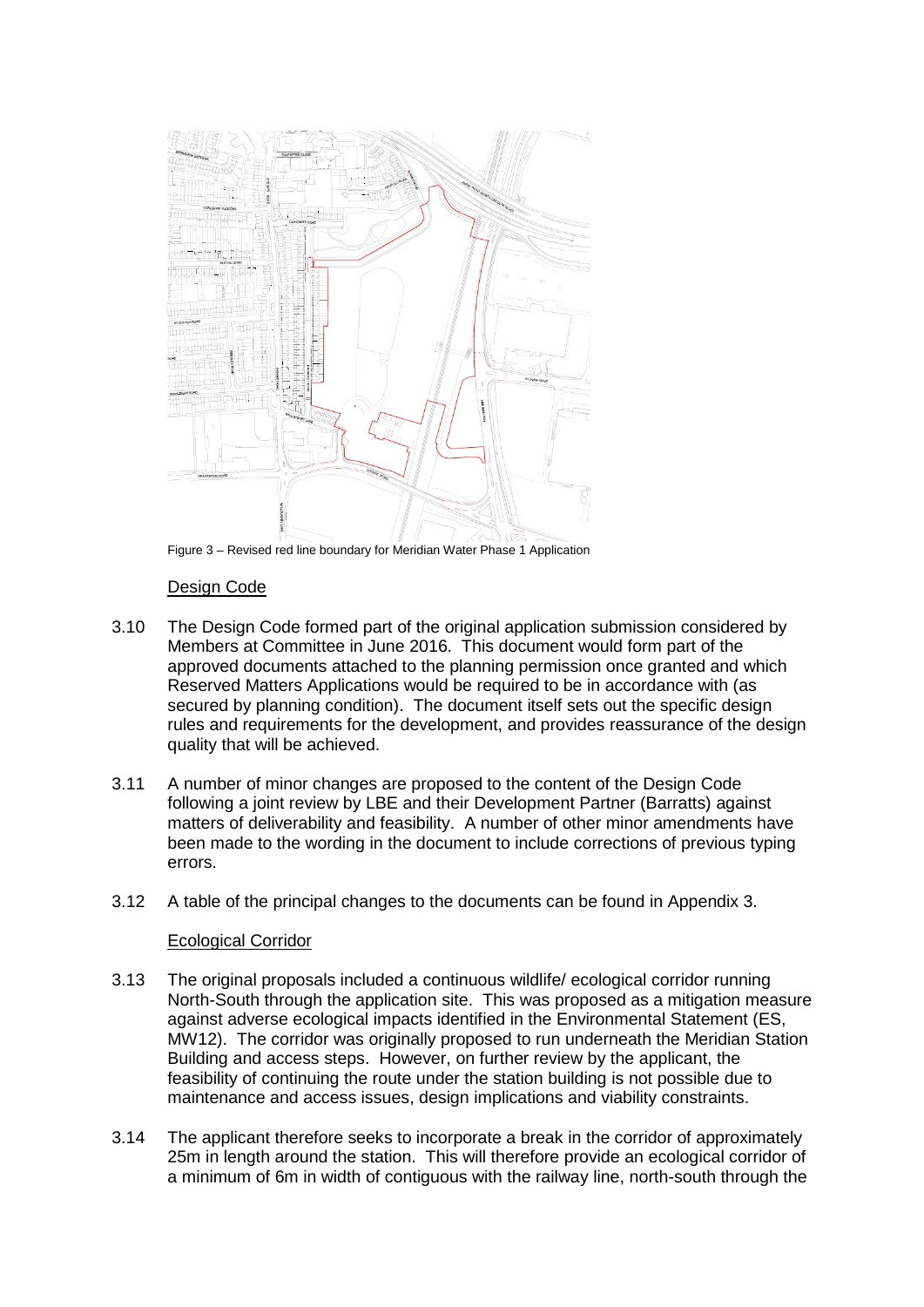

Figure 3 – Revised red line boundary for Meridian Water Phase 1 Application

#### Design Code

- 3.10 The Design Code formed part of the original application submission considered by Members at Committee in June 2016. This document would form part of the approved documents attached to the planning permission once granted and which Reserved Matters Applications would be required to be in accordance with (as secured by planning condition). The document itself sets out the specific design rules and requirements for the development, and provides reassurance of the design quality that will be achieved.
- 3.11 A number of minor changes are proposed to the content of the Design Code following a joint review by LBE and their Development Partner (Barratts) against matters of deliverability and feasibility. A number of other minor amendments have been made to the wording in the document to include corrections of previous typing errors.
- 3.12 A table of the principal changes to the documents can be found in Appendix 3.

## Ecological Corridor

- 3.13 The original proposals included a continuous wildlife/ ecological corridor running North-South through the application site. This was proposed as a mitigation measure against adverse ecological impacts identified in the Environmental Statement (ES, MW12). The corridor was originally proposed to run underneath the Meridian Station Building and access steps. However, on further review by the applicant, the feasibility of continuing the route under the station building is not possible due to maintenance and access issues, design implications and viability constraints.
- 3.14 The applicant therefore seeks to incorporate a break in the corridor of approximately 25m in length around the station. This will therefore provide an ecological corridor of a minimum of 6m in width of contiguous with the railway line, north-south through the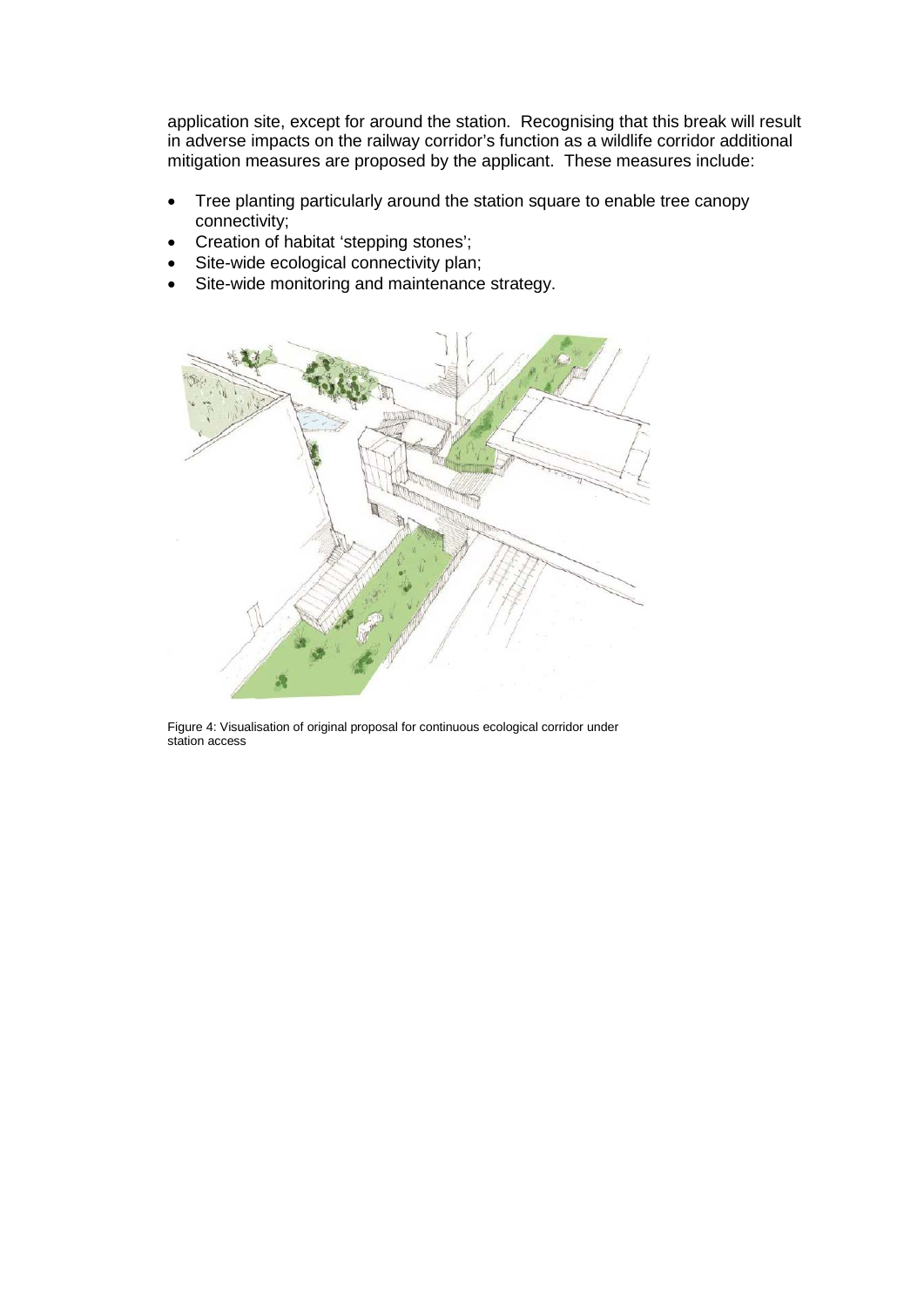application site, except for around the station. Recognising that this break will result in adverse impacts on the railway corridor's function as a wildlife corridor additional mitigation measures are proposed by the applicant. These measures include:

- Tree planting particularly around the station square to enable tree canopy connectivity;
- Creation of habitat 'stepping stones';
- Site-wide ecological connectivity plan;
- Site-wide monitoring and maintenance strategy.



Figure 4: Visualisation of original proposal for continuous ecological corridor under station access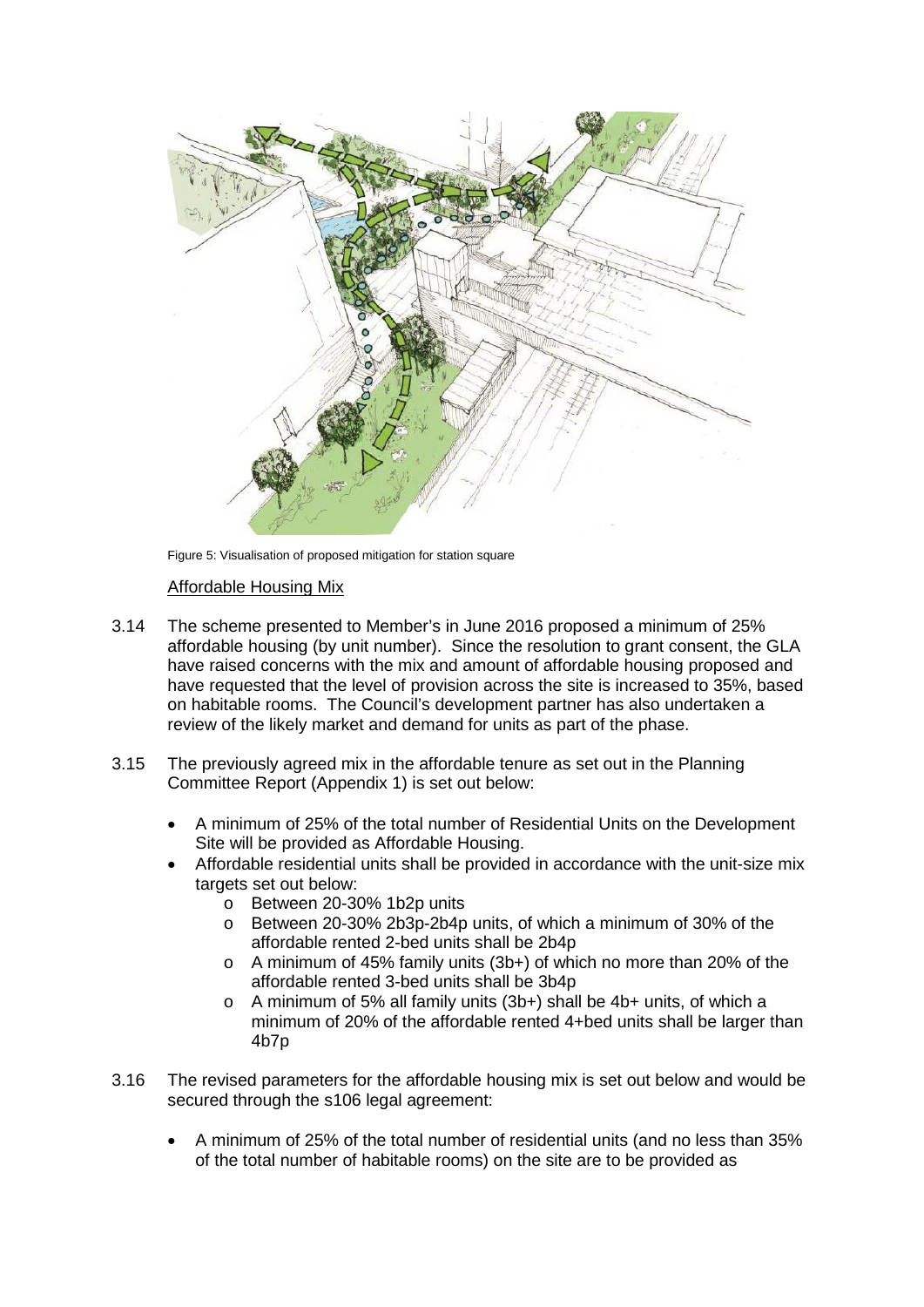

Figure 5: Visualisation of proposed mitigation for station square

## Affordable Housing Mix

- 3.14 The scheme presented to Member's in June 2016 proposed a minimum of 25% affordable housing (by unit number). Since the resolution to grant consent, the GLA have raised concerns with the mix and amount of affordable housing proposed and have requested that the level of provision across the site is increased to 35%, based on habitable rooms. The Council's development partner has also undertaken a review of the likely market and demand for units as part of the phase.
- 3.15 The previously agreed mix in the affordable tenure as set out in the Planning Committee Report (Appendix 1) is set out below:
	- A minimum of 25% of the total number of Residential Units on the Development Site will be provided as Affordable Housing.
	- Affordable residential units shall be provided in accordance with the unit-size mix targets set out below:
		- o Between 20-30% 1b2p units
		- o Between 20-30% 2b3p-2b4p units, of which a minimum of 30% of the affordable rented 2-bed units shall be 2b4p
		- o A minimum of 45% family units (3b+) of which no more than 20% of the affordable rented 3-bed units shall be 3b4p
		- o A minimum of 5% all family units (3b+) shall be 4b+ units, of which a minimum of 20% of the affordable rented 4+bed units shall be larger than 4b7p
- 3.16 The revised parameters for the affordable housing mix is set out below and would be secured through the s106 legal agreement:
	- A minimum of 25% of the total number of residential units (and no less than 35% of the total number of habitable rooms) on the site are to be provided as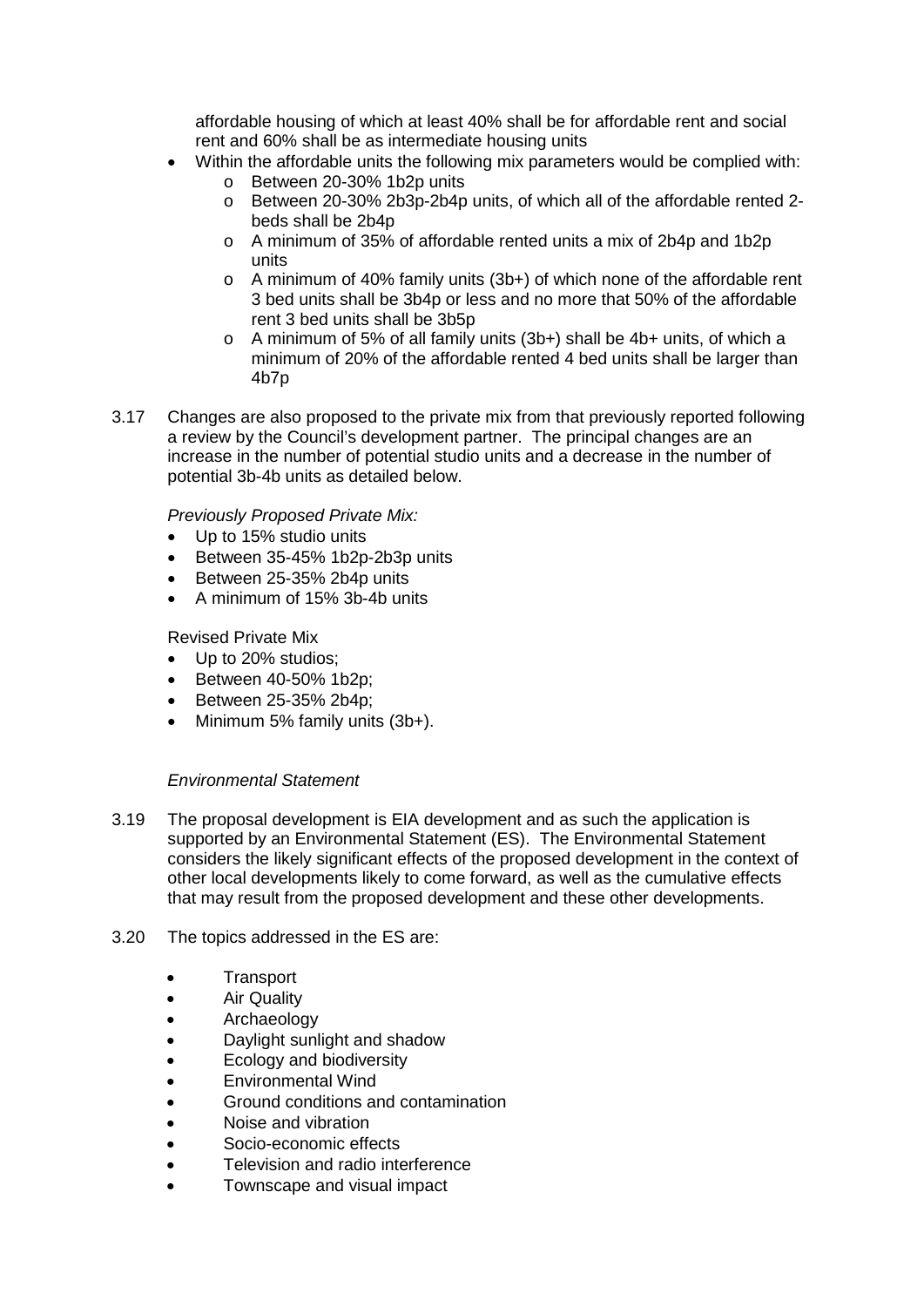affordable housing of which at least 40% shall be for affordable rent and social rent and 60% shall be as intermediate housing units

- Within the affordable units the following mix parameters would be complied with:
	- o Between 20-30% 1b2p units
	- o Between 20-30% 2b3p-2b4p units, of which all of the affordable rented 2 beds shall be 2b4p
	- o A minimum of 35% of affordable rented units a mix of 2b4p and 1b2p units
	- o A minimum of 40% family units (3b+) of which none of the affordable rent 3 bed units shall be 3b4p or less and no more that 50% of the affordable rent 3 bed units shall be 3b5p
	- o A minimum of 5% of all family units (3b+) shall be 4b+ units, of which a minimum of 20% of the affordable rented 4 bed units shall be larger than 4b7p
- 3.17 Changes are also proposed to the private mix from that previously reported following a review by the Council's development partner. The principal changes are an increase in the number of potential studio units and a decrease in the number of potential 3b-4b units as detailed below.

## *Previously Proposed Private Mix:*

- Up to 15% studio units
- Between 35-45% 1b2p-2b3p units
- Between 25-35% 2b4p units
- A minimum of 15% 3b-4b units

Revised Private Mix

- Up to 20% studios;
- Between 40-50% 1b2p;
- Between 25-35% 2b4p;
- Minimum 5% family units (3b+).

## *Environmental Statement*

- 3.19 The proposal development is EIA development and as such the application is supported by an Environmental Statement (ES). The Environmental Statement considers the likely significant effects of the proposed development in the context of other local developments likely to come forward, as well as the cumulative effects that may result from the proposed development and these other developments.
- 3.20 The topics addressed in the ES are:
	- Transport
	- Air Quality
	- **Archaeology**
	- Daylight sunlight and shadow
	- Ecology and biodiversity
	- Environmental Wind
	- Ground conditions and contamination
	- Noise and vibration
	- Socio-economic effects
	- Television and radio interference
	- Townscape and visual impact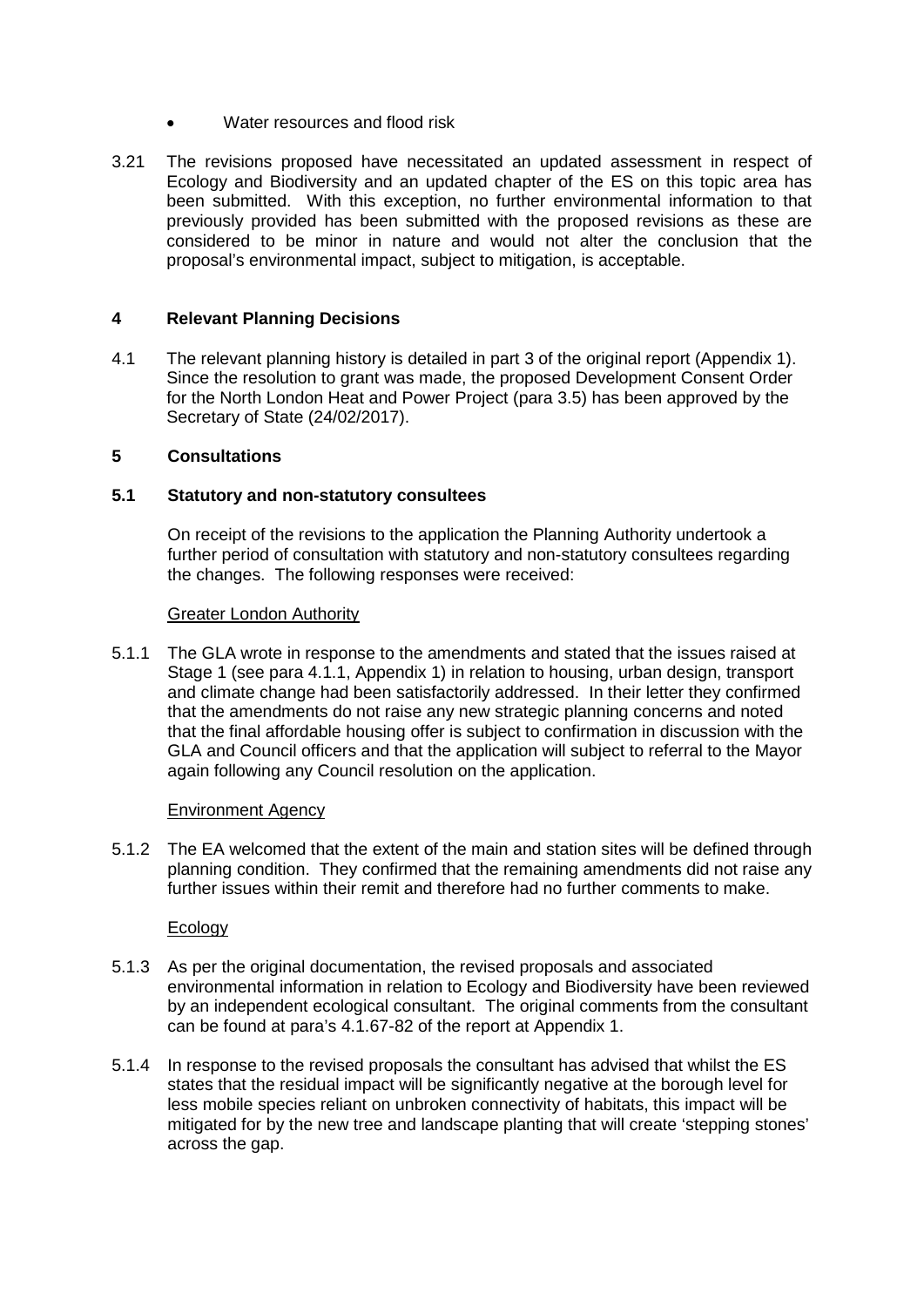- Water resources and flood risk
- 3.21 The revisions proposed have necessitated an updated assessment in respect of Ecology and Biodiversity and an updated chapter of the ES on this topic area has been submitted. With this exception, no further environmental information to that previously provided has been submitted with the proposed revisions as these are considered to be minor in nature and would not alter the conclusion that the proposal's environmental impact, subject to mitigation, is acceptable.

#### **4 Relevant Planning Decisions**

4.1 The relevant planning history is detailed in part 3 of the original report (Appendix 1). Since the resolution to grant was made, the proposed Development Consent Order for the North London Heat and Power Project (para 3.5) has been approved by the Secretary of State (24/02/2017).

#### **5 Consultations**

#### **5.1 Statutory and non-statutory consultees**

On receipt of the revisions to the application the Planning Authority undertook a further period of consultation with statutory and non-statutory consultees regarding the changes. The following responses were received:

#### Greater London Authority

5.1.1 The GLA wrote in response to the amendments and stated that the issues raised at Stage 1 (see para 4.1.1, Appendix 1) in relation to housing, urban design, transport and climate change had been satisfactorily addressed. In their letter they confirmed that the amendments do not raise any new strategic planning concerns and noted that the final affordable housing offer is subject to confirmation in discussion with the GLA and Council officers and that the application will subject to referral to the Mayor again following any Council resolution on the application.

#### Environment Agency

5.1.2 The EA welcomed that the extent of the main and station sites will be defined through planning condition. They confirmed that the remaining amendments did not raise any further issues within their remit and therefore had no further comments to make.

#### **Ecology**

- 5.1.3 As per the original documentation, the revised proposals and associated environmental information in relation to Ecology and Biodiversity have been reviewed by an independent ecological consultant. The original comments from the consultant can be found at para's 4.1.67-82 of the report at Appendix 1.
- 5.1.4 In response to the revised proposals the consultant has advised that whilst the ES states that the residual impact will be significantly negative at the borough level for less mobile species reliant on unbroken connectivity of habitats, this impact will be mitigated for by the new tree and landscape planting that will create 'stepping stones' across the gap.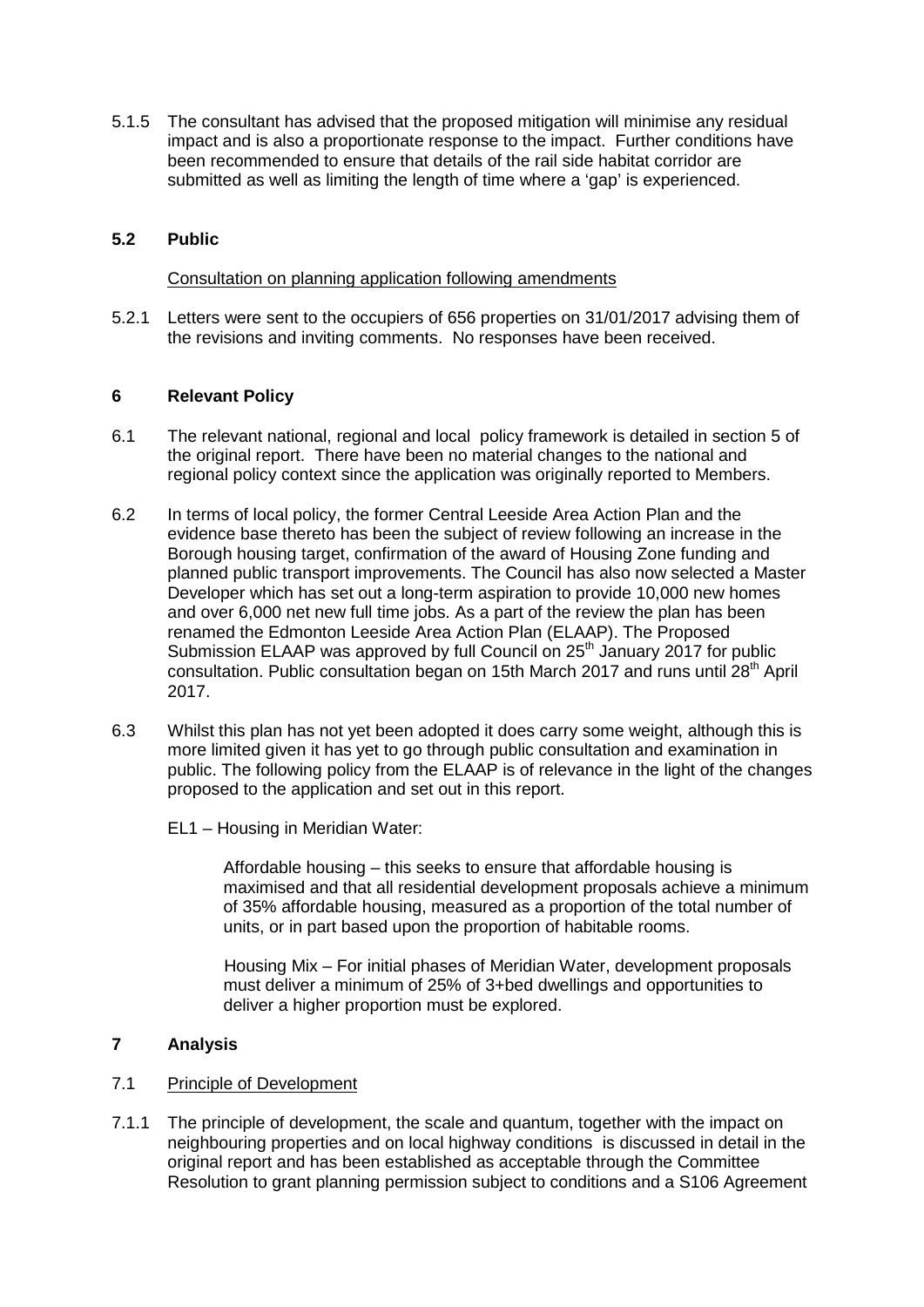5.1.5 The consultant has advised that the proposed mitigation will minimise any residual impact and is also a proportionate response to the impact. Further conditions have been recommended to ensure that details of the rail side habitat corridor are submitted as well as limiting the length of time where a 'gap' is experienced.

## **5.2 Public**

Consultation on planning application following amendments

5.2.1 Letters were sent to the occupiers of 656 properties on 31/01/2017 advising them of the revisions and inviting comments. No responses have been received.

## **6 Relevant Policy**

- 6.1 The relevant national, regional and local policy framework is detailed in section 5 of the original report. There have been no material changes to the national and regional policy context since the application was originally reported to Members.
- 6.2 In terms of local policy, the former Central Leeside Area Action Plan and the evidence base thereto has been the subject of review following an increase in the Borough housing target, confirmation of the award of Housing Zone funding and planned public transport improvements. The Council has also now selected a Master Developer which has set out a long-term aspiration to provide 10,000 new homes and over 6,000 net new full time jobs. As a part of the review the plan has been renamed the Edmonton Leeside Area Action Plan (ELAAP). The Proposed Submission ELAAP was approved by full Council on 25<sup>th</sup> January 2017 for public consultation. Public consultation began on 15th March 2017 and runs until 28th April 2017.
- 6.3 Whilst this plan has not yet been adopted it does carry some weight, although this is more limited given it has yet to go through public consultation and examination in public. The following policy from the ELAAP is of relevance in the light of the changes proposed to the application and set out in this report.
	- EL1 Housing in Meridian Water:

Affordable housing – this seeks to ensure that affordable housing is maximised and that all residential development proposals achieve a minimum of 35% affordable housing, measured as a proportion of the total number of units, or in part based upon the proportion of habitable rooms.

Housing Mix – For initial phases of Meridian Water, development proposals must deliver a minimum of 25% of 3+bed dwellings and opportunities to deliver a higher proportion must be explored.

# **7 Analysis**

## 7.1 Principle of Development

7.1.1 The principle of development, the scale and quantum, together with the impact on neighbouring properties and on local highway conditions is discussed in detail in the original report and has been established as acceptable through the Committee Resolution to grant planning permission subject to conditions and a S106 Agreement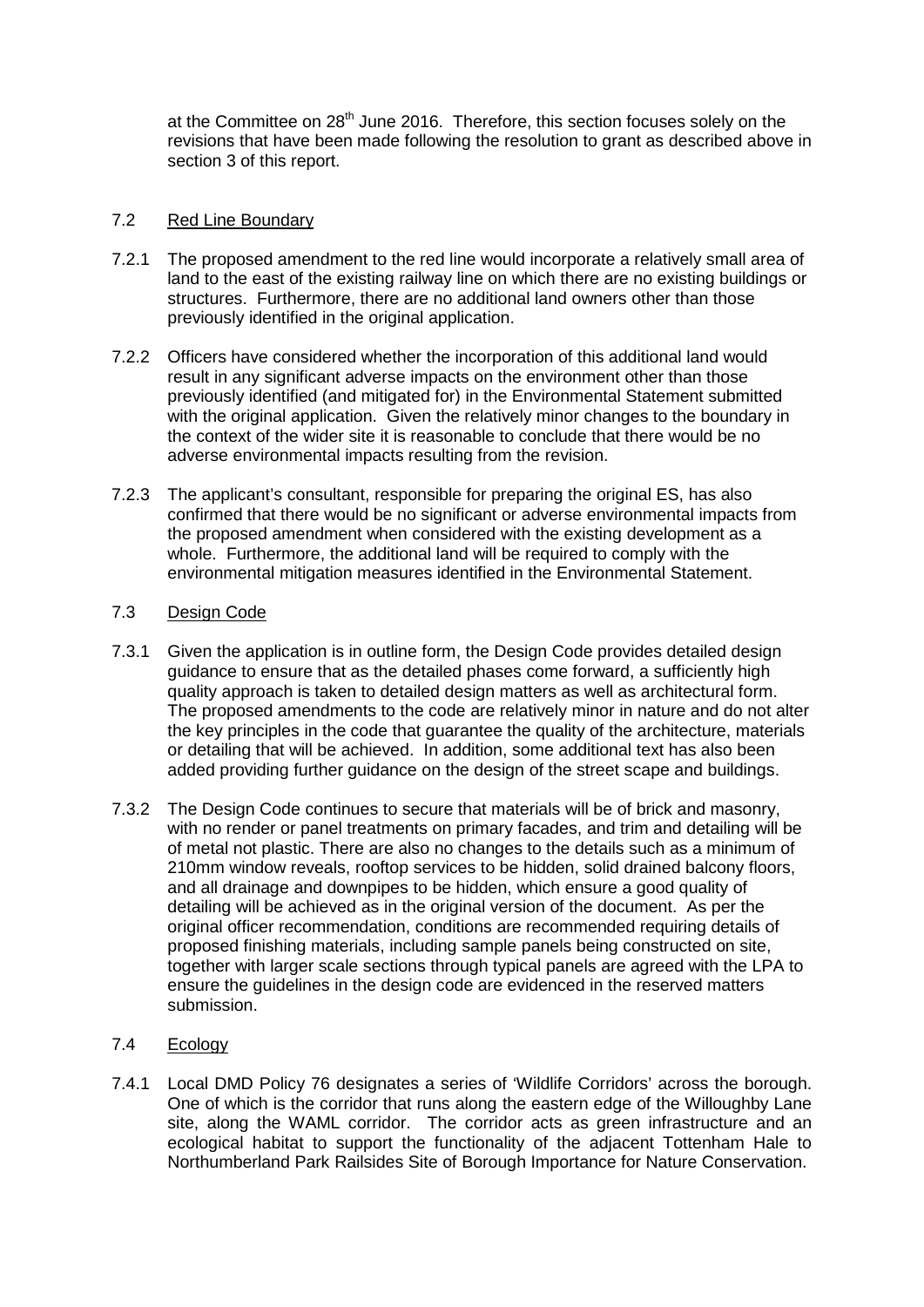at the Committee on 28<sup>th</sup> June 2016. Therefore, this section focuses solely on the revisions that have been made following the resolution to grant as described above in section 3 of this report.

## 7.2 Red Line Boundary

- 7.2.1 The proposed amendment to the red line would incorporate a relatively small area of land to the east of the existing railway line on which there are no existing buildings or structures. Furthermore, there are no additional land owners other than those previously identified in the original application.
- 7.2.2 Officers have considered whether the incorporation of this additional land would result in any significant adverse impacts on the environment other than those previously identified (and mitigated for) in the Environmental Statement submitted with the original application. Given the relatively minor changes to the boundary in the context of the wider site it is reasonable to conclude that there would be no adverse environmental impacts resulting from the revision.
- 7.2.3 The applicant's consultant, responsible for preparing the original ES, has also confirmed that there would be no significant or adverse environmental impacts from the proposed amendment when considered with the existing development as a whole. Furthermore, the additional land will be required to comply with the environmental mitigation measures identified in the Environmental Statement.

# 7.3 Design Code

- 7.3.1 Given the application is in outline form, the Design Code provides detailed design guidance to ensure that as the detailed phases come forward, a sufficiently high quality approach is taken to detailed design matters as well as architectural form. The proposed amendments to the code are relatively minor in nature and do not alter the key principles in the code that guarantee the quality of the architecture, materials or detailing that will be achieved. In addition, some additional text has also been added providing further guidance on the design of the street scape and buildings.
- 7.3.2 The Design Code continues to secure that materials will be of brick and masonry, with no render or panel treatments on primary facades, and trim and detailing will be of metal not plastic. There are also no changes to the details such as a minimum of 210mm window reveals, rooftop services to be hidden, solid drained balcony floors, and all drainage and downpipes to be hidden, which ensure a good quality of detailing will be achieved as in the original version of the document. As per the original officer recommendation, conditions are recommended requiring details of proposed finishing materials, including sample panels being constructed on site, together with larger scale sections through typical panels are agreed with the LPA to ensure the guidelines in the design code are evidenced in the reserved matters submission.
- 7.4 Ecology
- 7.4.1 Local DMD Policy 76 designates a series of 'Wildlife Corridors' across the borough. One of which is the corridor that runs along the eastern edge of the Willoughby Lane site, along the WAML corridor. The corridor acts as green infrastructure and an ecological habitat to support the functionality of the adjacent Tottenham Hale to Northumberland Park Railsides Site of Borough Importance for Nature Conservation.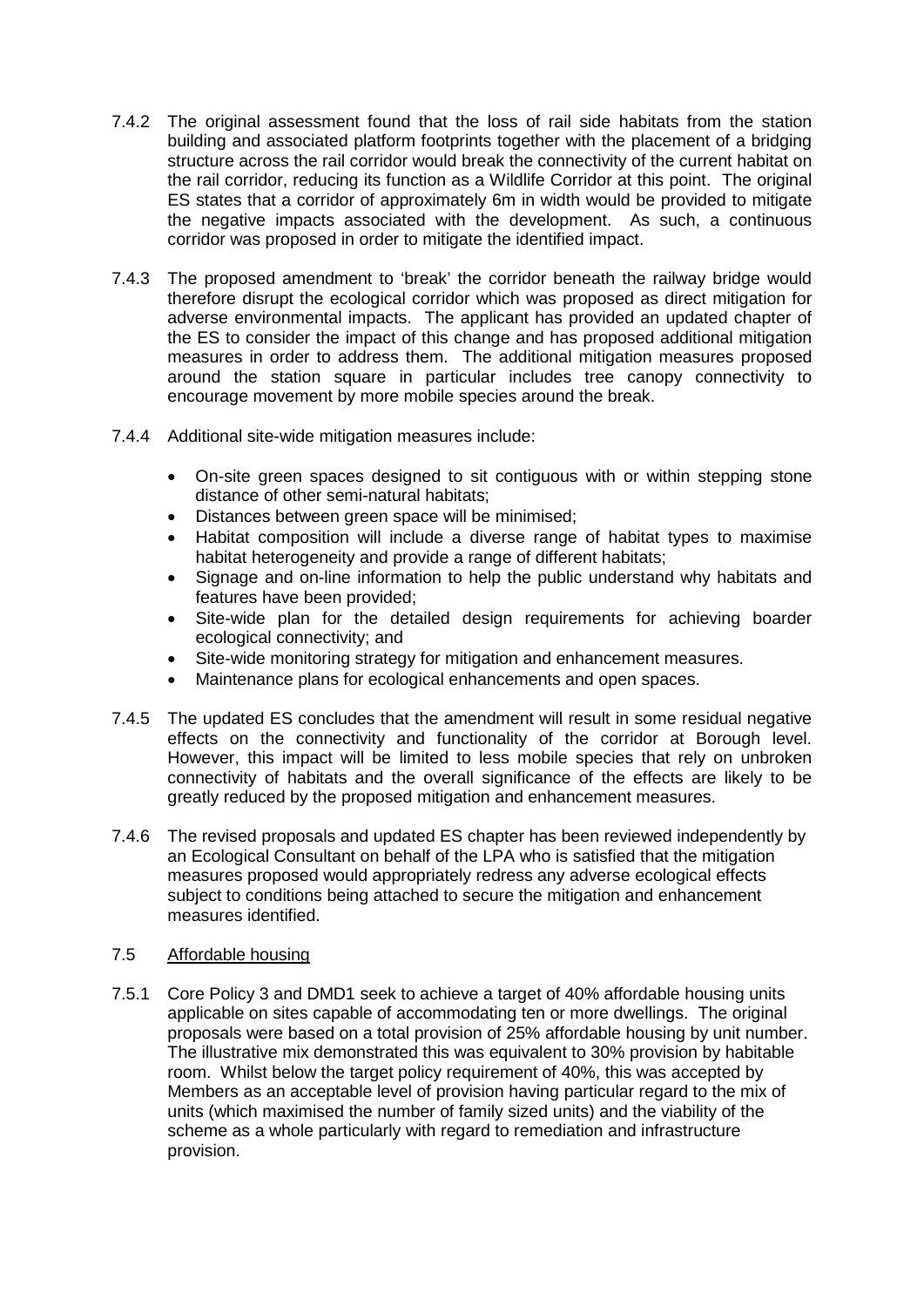- 7.4.2 The original assessment found that the loss of rail side habitats from the station building and associated platform footprints together with the placement of a bridging structure across the rail corridor would break the connectivity of the current habitat on the rail corridor, reducing its function as a Wildlife Corridor at this point. The original ES states that a corridor of approximately 6m in width would be provided to mitigate the negative impacts associated with the development. As such, a continuous corridor was proposed in order to mitigate the identified impact.
- 7.4.3 The proposed amendment to 'break' the corridor beneath the railway bridge would therefore disrupt the ecological corridor which was proposed as direct mitigation for adverse environmental impacts. The applicant has provided an updated chapter of the ES to consider the impact of this change and has proposed additional mitigation measures in order to address them. The additional mitigation measures proposed around the station square in particular includes tree canopy connectivity to encourage movement by more mobile species around the break.
- 7.4.4 Additional site-wide mitigation measures include:
	- On-site green spaces designed to sit contiguous with or within stepping stone distance of other semi-natural habitats;
	- Distances between green space will be minimised;
	- Habitat composition will include a diverse range of habitat types to maximise habitat heterogeneity and provide a range of different habitats;
	- Signage and on-line information to help the public understand why habitats and features have been provided;
	- Site-wide plan for the detailed design requirements for achieving boarder ecological connectivity; and
	- Site-wide monitoring strategy for mitigation and enhancement measures.
	- Maintenance plans for ecological enhancements and open spaces.
- 7.4.5 The updated ES concludes that the amendment will result in some residual negative effects on the connectivity and functionality of the corridor at Borough level. However, this impact will be limited to less mobile species that rely on unbroken connectivity of habitats and the overall significance of the effects are likely to be greatly reduced by the proposed mitigation and enhancement measures.
- 7.4.6 The revised proposals and updated ES chapter has been reviewed independently by an Ecological Consultant on behalf of the LPA who is satisfied that the mitigation measures proposed would appropriately redress any adverse ecological effects subject to conditions being attached to secure the mitigation and enhancement measures identified.

#### 7.5 Affordable housing

7.5.1 Core Policy 3 and DMD1 seek to achieve a target of 40% affordable housing units applicable on sites capable of accommodating ten or more dwellings. The original proposals were based on a total provision of 25% affordable housing by unit number. The illustrative mix demonstrated this was equivalent to 30% provision by habitable room. Whilst below the target policy requirement of 40%, this was accepted by Members as an acceptable level of provision having particular regard to the mix of units (which maximised the number of family sized units) and the viability of the scheme as a whole particularly with regard to remediation and infrastructure provision.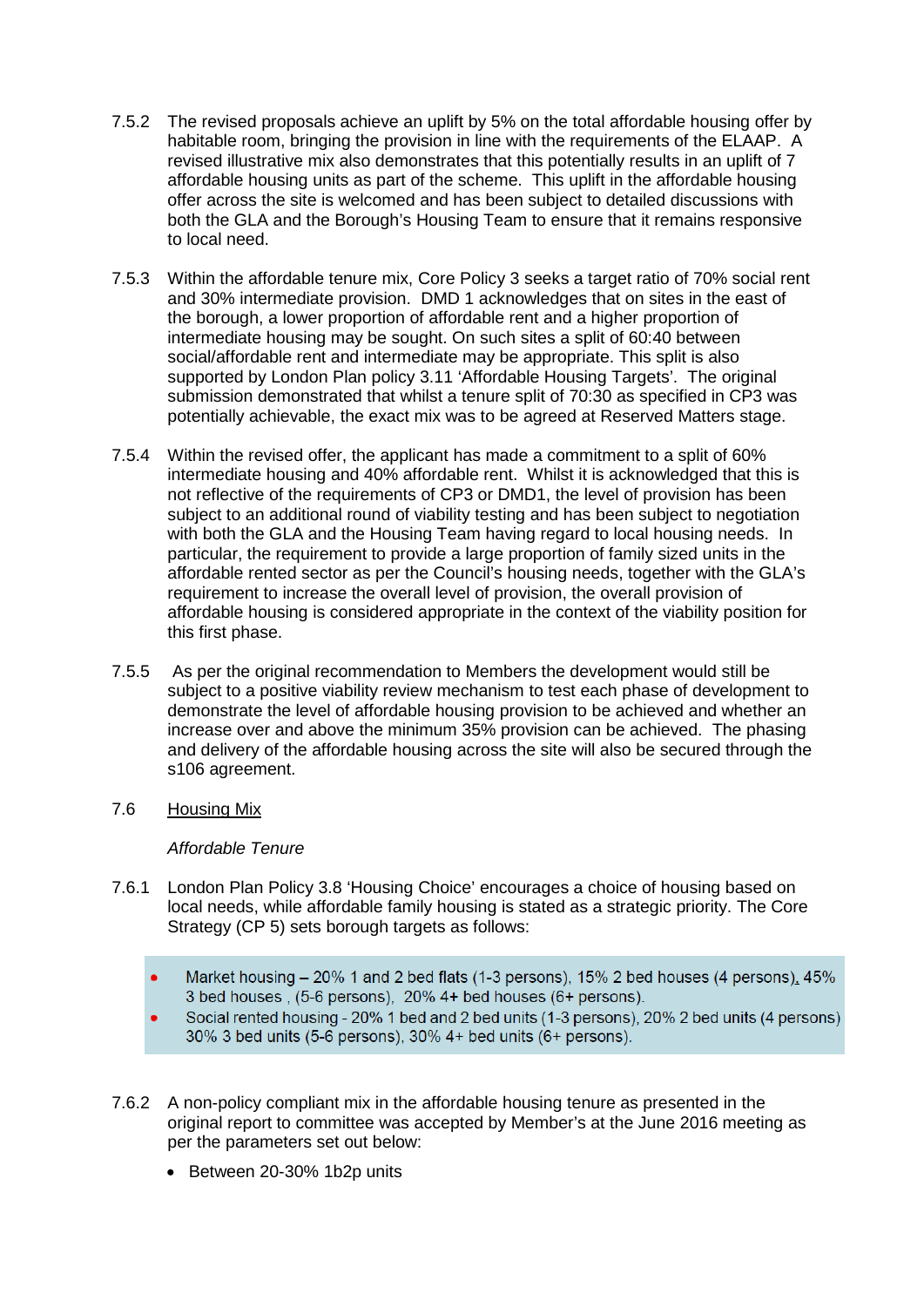- 7.5.2 The revised proposals achieve an uplift by 5% on the total affordable housing offer by habitable room, bringing the provision in line with the requirements of the ELAAP. A revised illustrative mix also demonstrates that this potentially results in an uplift of 7 affordable housing units as part of the scheme. This uplift in the affordable housing offer across the site is welcomed and has been subject to detailed discussions with both the GLA and the Borough's Housing Team to ensure that it remains responsive to local need.
- 7.5.3 Within the affordable tenure mix, Core Policy 3 seeks a target ratio of 70% social rent and 30% intermediate provision. DMD 1 acknowledges that on sites in the east of the borough, a lower proportion of affordable rent and a higher proportion of intermediate housing may be sought. On such sites a split of 60:40 between social/affordable rent and intermediate may be appropriate. This split is also supported by London Plan policy 3.11 'Affordable Housing Targets'. The original submission demonstrated that whilst a tenure split of 70:30 as specified in CP3 was potentially achievable, the exact mix was to be agreed at Reserved Matters stage.
- 7.5.4 Within the revised offer, the applicant has made a commitment to a split of 60% intermediate housing and 40% affordable rent. Whilst it is acknowledged that this is not reflective of the requirements of CP3 or DMD1, the level of provision has been subject to an additional round of viability testing and has been subject to negotiation with both the GLA and the Housing Team having regard to local housing needs. In particular, the requirement to provide a large proportion of family sized units in the affordable rented sector as per the Council's housing needs, together with the GLA's requirement to increase the overall level of provision, the overall provision of affordable housing is considered appropriate in the context of the viability position for this first phase.
- 7.5.5 As per the original recommendation to Members the development would still be subject to a positive viability review mechanism to test each phase of development to demonstrate the level of affordable housing provision to be achieved and whether an increase over and above the minimum 35% provision can be achieved. The phasing and delivery of the affordable housing across the site will also be secured through the s106 agreement.

# 7.6 Housing Mix

## *Affordable Tenure*

- 7.6.1 London Plan Policy 3.8 'Housing Choice' encourages a choice of housing based on local needs, while affordable family housing is stated as a strategic priority. The Core Strategy (CP 5) sets borough targets as follows:
	- Market housing 20% 1 and 2 bed flats (1-3 persons), 15% 2 bed houses (4 persons), 45% 3 bed houses, (5-6 persons), 20% 4+ bed houses (6+ persons).
	- Social rented housing 20% 1 bed and 2 bed units (1-3 persons), 20% 2 bed units (4 persons) 30% 3 bed units (5-6 persons), 30% 4+ bed units (6+ persons).
- 7.6.2 A non-policy compliant mix in the affordable housing tenure as presented in the original report to committee was accepted by Member's at the June 2016 meeting as per the parameters set out below:
	- Between 20-30% 1b2p units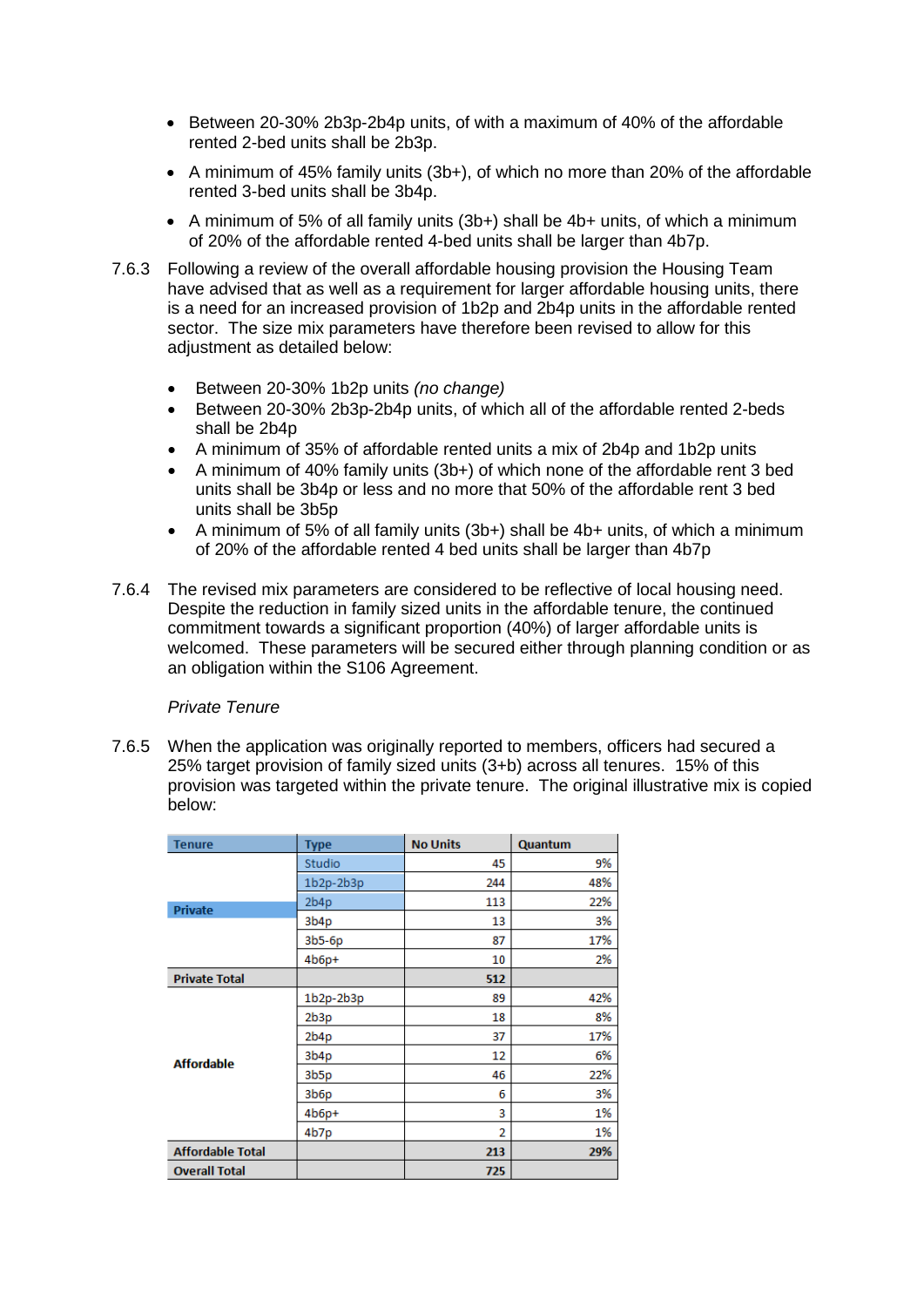- Between 20-30% 2b3p-2b4p units, of with a maximum of 40% of the affordable rented 2-bed units shall be 2b3p.
- A minimum of 45% family units (3b+), of which no more than 20% of the affordable rented 3-bed units shall be 3b4p.
- A minimum of 5% of all family units (3b+) shall be 4b+ units, of which a minimum of 20% of the affordable rented 4-bed units shall be larger than 4b7p.
- 7.6.3 Following a review of the overall affordable housing provision the Housing Team have advised that as well as a requirement for larger affordable housing units, there is a need for an increased provision of 1b2p and 2b4p units in the affordable rented sector. The size mix parameters have therefore been revised to allow for this adjustment as detailed below:
	- Between 20-30% 1b2p units *(no change)*
	- Between 20-30% 2b3p-2b4p units, of which all of the affordable rented 2-beds shall be 2b4p
	- A minimum of 35% of affordable rented units a mix of 2b4p and 1b2p units
	- A minimum of 40% family units (3b+) of which none of the affordable rent 3 bed units shall be 3b4p or less and no more that 50% of the affordable rent 3 bed units shall be 3b5p
	- A minimum of 5% of all family units (3b+) shall be 4b+ units, of which a minimum of 20% of the affordable rented 4 bed units shall be larger than 4b7p
- 7.6.4 The revised mix parameters are considered to be reflective of local housing need. Despite the reduction in family sized units in the affordable tenure, the continued commitment towards a significant proportion (40%) of larger affordable units is welcomed. These parameters will be secured either through planning condition or as an obligation within the S106 Agreement.

## *Private Tenure*

7.6.5 When the application was originally reported to members, officers had secured a 25% target provision of family sized units (3+b) across all tenures. 15% of this provision was targeted within the private tenure. The original illustrative mix is copied below:

| <b>Tenure</b>           | <b>Type</b>      | <b>No Units</b> | Quantum |
|-------------------------|------------------|-----------------|---------|
|                         | Studio           | 45              | 9%      |
|                         | $1b2p-2b3p$      | 244             | 48%     |
| <b>Private</b>          | 2b4p             | 113             | 22%     |
|                         | 3b4p             | 13              | 3%      |
|                         | $3b5-6p$         | 87              | 17%     |
|                         | $4b6p+$          | 10              | 2%      |
| <b>Private Total</b>    |                  | 512             |         |
| <b>Affordable</b>       | $1b2p-2b3p$      | 89              | 42%     |
|                         | 2b3p             | 18              | 8%      |
|                         | 2b4p             | 37              | 17%     |
|                         | 3b4p             | 12              | 6%      |
|                         | 3 <sub>b5p</sub> | 46              | 22%     |
|                         | 3b6p             | 6               | 3%      |
|                         | $4b6p+$          | 3               | 1%      |
|                         | 4b7p             | $\overline{2}$  | 1%      |
| <b>Affordable Total</b> |                  | 213             | 29%     |
| <b>Overall Total</b>    |                  | 725             |         |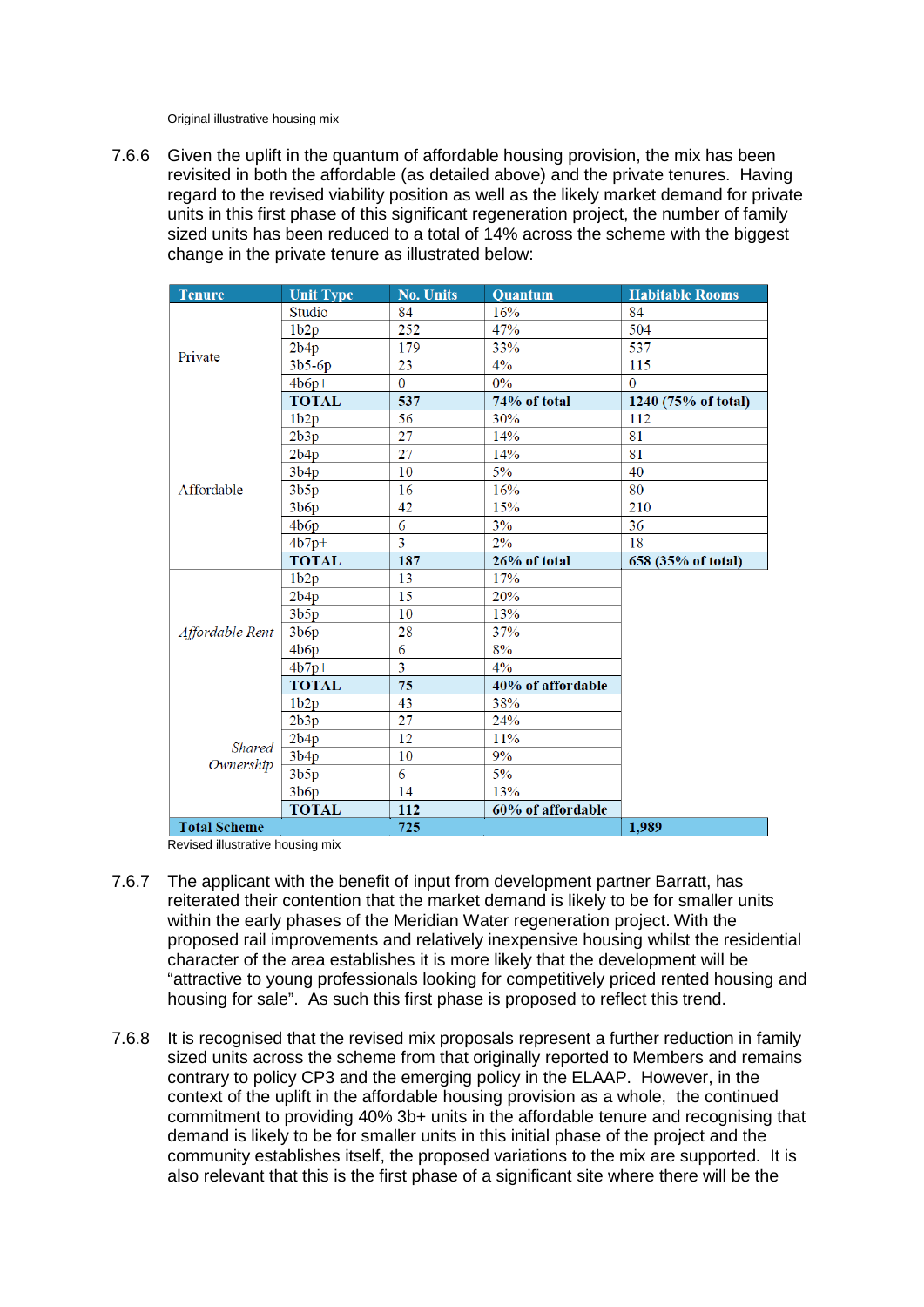Original illustrative housing mix

7.6.6 Given the uplift in the quantum of affordable housing provision, the mix has been revisited in both the affordable (as detailed above) and the private tenures. Having regard to the revised viability position as well as the likely market demand for private units in this first phase of this significant regeneration project, the number of family sized units has been reduced to a total of  $14%$  across the scheme with the biggest change in the private tenure as illustrated below:

| <b>Tenure</b>              | <b>Unit Type</b> | <b>No. Units</b> | Quantum           | <b>Habitable Rooms</b> |
|----------------------------|------------------|------------------|-------------------|------------------------|
| Private                    | Studio           | 84               | 16%               | 84                     |
|                            | 1b2p             | 252              | 47%               | 504                    |
|                            | 2b4p             | 179              | 33%               | 537                    |
|                            | $3b5-6p$         | 23               | 4%                | 115                    |
|                            | $4b6p+$          | 0                | $0\%$             | $\bf{0}$               |
|                            | <b>TOTAL</b>     | 537              | 74% of total      | 1240 (75% of total)    |
|                            | 1b2p             | $\overline{56}$  | 30%               | 112                    |
|                            | 2b3p             | 27               | 14%               | 81                     |
|                            | 2b4p             | 27               | 14%               | 81                     |
|                            | 3b4p             | 10               | 5%                | 40                     |
| Affordable                 | 3b5p             | 16               | 16%               | 80                     |
|                            | 3b6p             | 42               | 15%               | 210                    |
|                            | 4b6p             | 6                | 3%                | 36                     |
|                            | $4b7p+$          | $\overline{3}$   | 2%                | 18                     |
|                            | <b>TOTAL</b>     | 187              | 26% of total      | 658 (35% of total)     |
|                            | 1b2p             | 13               | 17%               |                        |
| Affordable Rent            | 2b4p             | 15               | 20%               |                        |
|                            | 3b5p             | 10               | 13%               |                        |
|                            | 3b6p             | 28               | 37%               |                        |
|                            | 4b6p             | 6                | 8%                |                        |
|                            | $4b7p+$          | $\overline{3}$   | $4\%$             |                        |
|                            | <b>TOTAL</b>     | 75               | 40% of affordable |                        |
| <b>Shared</b><br>Ownership | 1b2p             | 43               | 38%               |                        |
|                            | 2b3p             | 27               | 24%               |                        |
|                            | 2b4p             | 12               | 11%               |                        |
|                            | 3b4p             | 10               | 9%                |                        |
|                            | 3b5p             | 6                | 5%                |                        |
|                            | 3b6p             | 14               | 13%               |                        |
|                            | <b>TOTAL</b>     | 112              | 60% of affordable |                        |
| <b>Total Scheme</b>        |                  | 725              |                   | 1,989                  |

Revised illustrative housing mix

- 7.6.7 The applicant with the benefit of input from development partner Barratt, has reiterated their contention that the market demand is likely to be for smaller units within the early phases of the Meridian Water regeneration project. With the proposed rail improvements and relatively inexpensive housing whilst the residential character of the area establishes it is more likely that the development will be "attractive to young professionals looking for competitively priced rented housing and housing for sale". As such this first phase is proposed to reflect this trend.
- 7.6.8 It is recognised that the revised mix proposals represent a further reduction in family sized units across the scheme from that originally reported to Members and remains contrary to policy CP3 and the emerging policy in the ELAAP. However, in the context of the uplift in the affordable housing provision as a whole, the continued commitment to providing 40% 3b+ units in the affordable tenure and recognising that demand is likely to be for smaller units in this initial phase of the project and the community establishes itself, the proposed variations to the mix are supported. It is also relevant that this is the first phase of a significant site where there will be the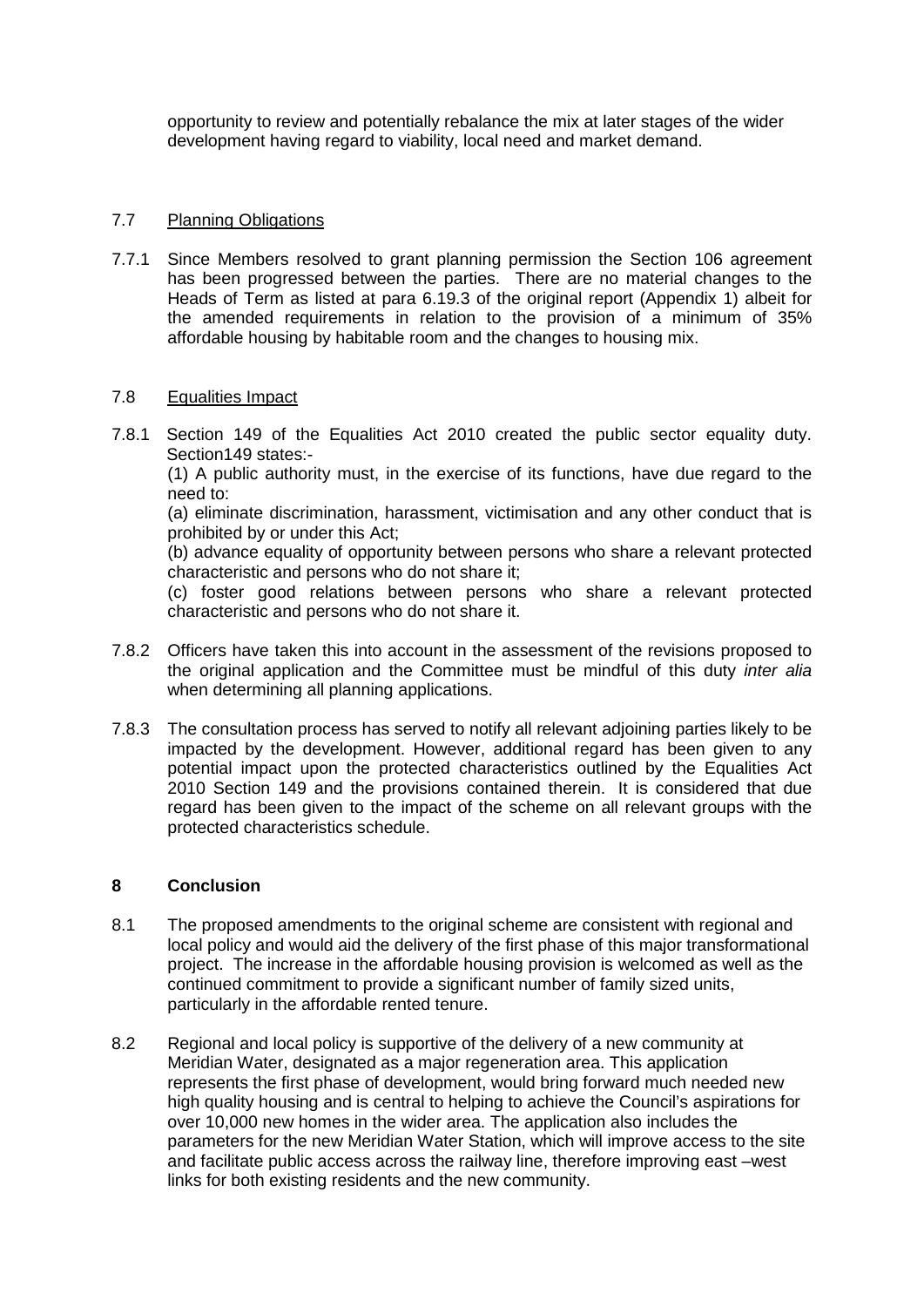opportunity to review and potentially rebalance the mix at later stages of the wider development having regard to viability, local need and market demand.

## 7.7 Planning Obligations

7.7.1 Since Members resolved to grant planning permission the Section 106 agreement has been progressed between the parties. There are no material changes to the Heads of Term as listed at para 6.19.3 of the original report (Appendix 1) albeit for the amended requirements in relation to the provision of a minimum of 35% affordable housing by habitable room and the changes to housing mix.

## 7.8 Equalities Impact

7.8.1 Section 149 of the Equalities Act 2010 created the public sector equality duty. Section149 states:-

(1) A public authority must, in the exercise of its functions, have due regard to the need to:

(a) eliminate discrimination, harassment, victimisation and any other conduct that is prohibited by or under this Act;

(b) advance equality of opportunity between persons who share a relevant protected characteristic and persons who do not share it;

(c) foster good relations between persons who share a relevant protected characteristic and persons who do not share it.

- 7.8.2 Officers have taken this into account in the assessment of the revisions proposed to the original application and the Committee must be mindful of this duty *inter alia* when determining all planning applications.
- 7.8.3 The consultation process has served to notify all relevant adjoining parties likely to be impacted by the development. However, additional regard has been given to any potential impact upon the protected characteristics outlined by the Equalities Act 2010 Section 149 and the provisions contained therein. It is considered that due regard has been given to the impact of the scheme on all relevant groups with the protected characteristics schedule.

## **8 Conclusion**

- 8.1 The proposed amendments to the original scheme are consistent with regional and local policy and would aid the delivery of the first phase of this major transformational project. The increase in the affordable housing provision is welcomed as well as the continued commitment to provide a significant number of family sized units, particularly in the affordable rented tenure.
- 8.2 Regional and local policy is supportive of the delivery of a new community at Meridian Water, designated as a major regeneration area. This application represents the first phase of development, would bring forward much needed new high quality housing and is central to helping to achieve the Council's aspirations for over 10,000 new homes in the wider area. The application also includes the parameters for the new Meridian Water Station, which will improve access to the site and facilitate public access across the railway line, therefore improving east –west links for both existing residents and the new community.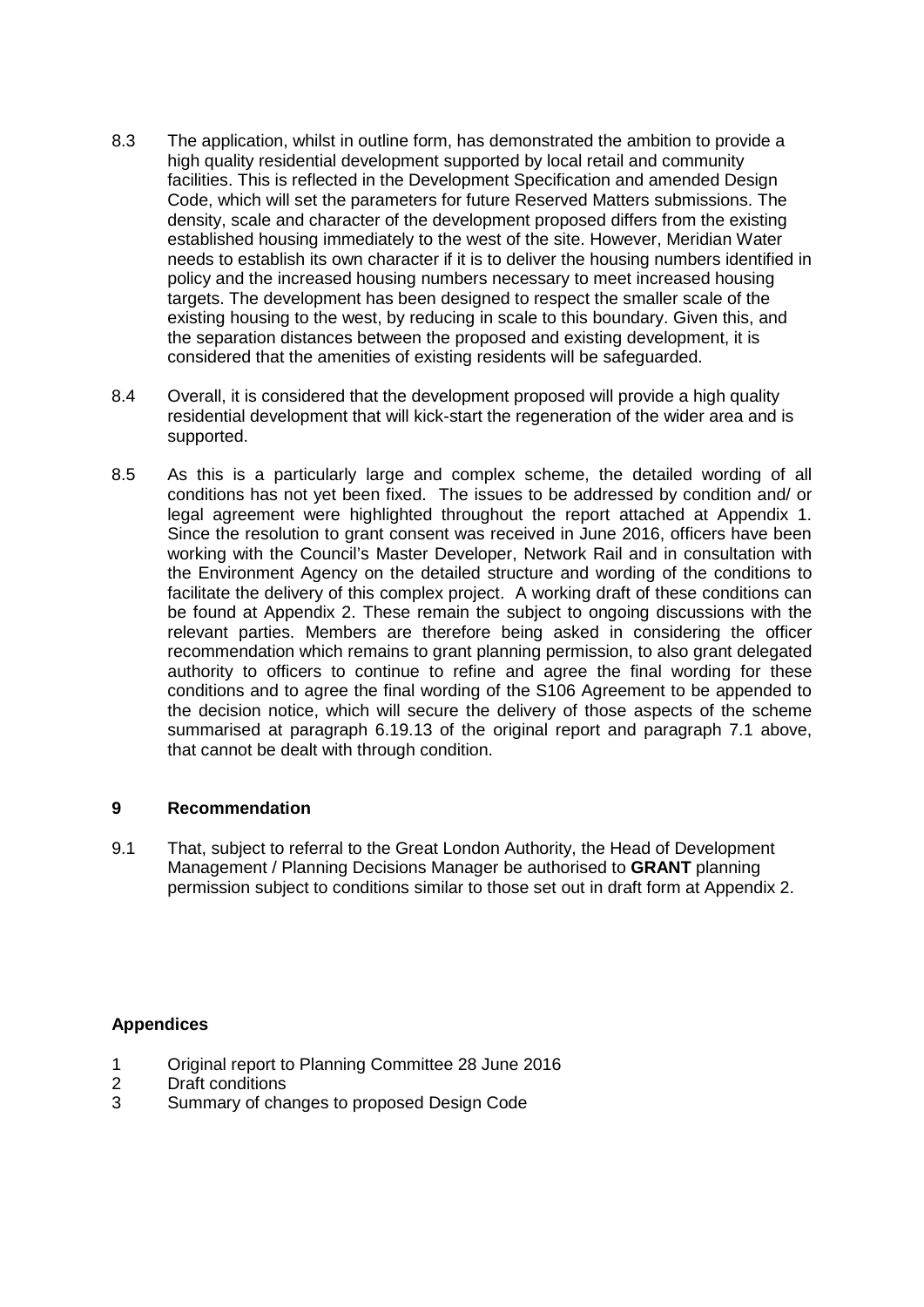- 8.3 The application, whilst in outline form, has demonstrated the ambition to provide a high quality residential development supported by local retail and community facilities. This is reflected in the Development Specification and amended Design Code, which will set the parameters for future Reserved Matters submissions. The density, scale and character of the development proposed differs from the existing established housing immediately to the west of the site. However, Meridian Water needs to establish its own character if it is to deliver the housing numbers identified in policy and the increased housing numbers necessary to meet increased housing targets. The development has been designed to respect the smaller scale of the existing housing to the west, by reducing in scale to this boundary. Given this, and the separation distances between the proposed and existing development, it is considered that the amenities of existing residents will be safeguarded.
- 8.4 Overall, it is considered that the development proposed will provide a high quality residential development that will kick-start the regeneration of the wider area and is supported.
- 8.5 As this is a particularly large and complex scheme, the detailed wording of all conditions has not yet been fixed. The issues to be addressed by condition and/ or legal agreement were highlighted throughout the report attached at Appendix 1. Since the resolution to grant consent was received in June 2016, officers have been working with the Council's Master Developer, Network Rail and in consultation with the Environment Agency on the detailed structure and wording of the conditions to facilitate the delivery of this complex project. A working draft of these conditions can be found at Appendix 2. These remain the subject to ongoing discussions with the relevant parties. Members are therefore being asked in considering the officer recommendation which remains to grant planning permission, to also grant delegated authority to officers to continue to refine and agree the final wording for these conditions and to agree the final wording of the S106 Agreement to be appended to the decision notice, which will secure the delivery of those aspects of the scheme summarised at paragraph 6.19.13 of the original report and paragraph 7.1 above, that cannot be dealt with through condition.

## **9 Recommendation**

9.1 That, subject to referral to the Great London Authority, the Head of Development Management / Planning Decisions Manager be authorised to **GRANT** planning permission subject to conditions similar to those set out in draft form at Appendix 2.

## **Appendices**

- 1 Original report to Planning Committee 28 June 2016
- 2 Draft conditions
- 3 Summary of changes to proposed Design Code